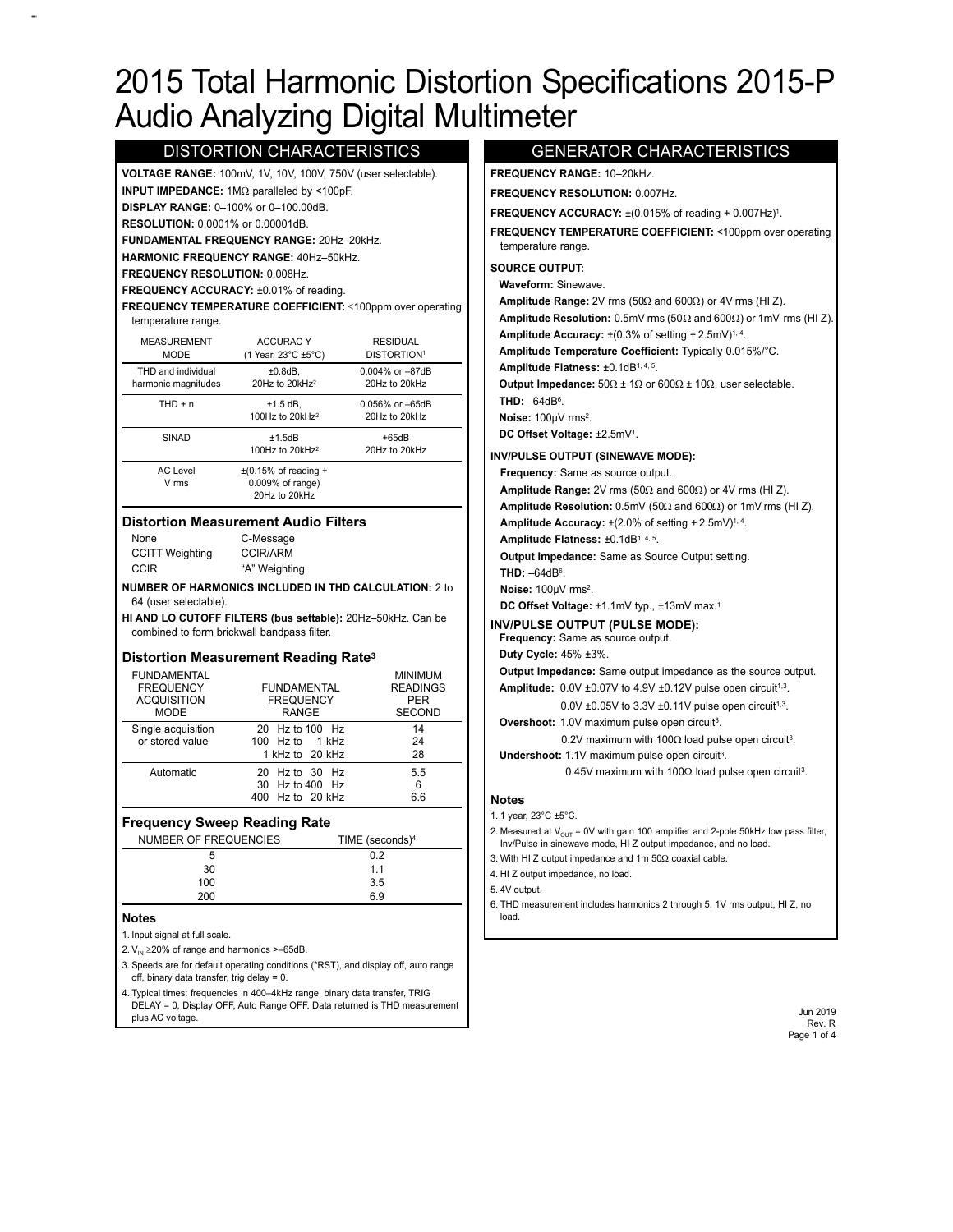## DC CHARACTERISTICS

CONDITIONS: MED (1 PLC)1 OR SLOW (10 PLC)ACCURACY: ±(PPM OF READING + PPM OF RANGE)

OR MED (1 PLC) WITH FILTER OF 10 (PPM = PARTS PER MILLION) (E.G., 10PPM = 0.001%)

| <b>FUNCTION</b>      | RANGE                    |     |                 | <b>TEST CURRENT</b><br>OR BURDEN<br>RESOLUTION VOLTAGE (±5%) | <b>INPUT</b><br><b>RESISTANCE</b> | 24 HOUR 14<br>$23^{\circ}$ C ± 1 $^{\circ}$ | <b>90 DAY</b><br>$23^{\circ}$ C ± 5 $^{\circ}$ | 1 YEAR<br>$23^{\circ}$ C ± $5^{\circ}$ | <b>TEMPERATURE</b><br><b>COEFFICIENT</b><br>0°-18°C & 28°-50°C |
|----------------------|--------------------------|-----|-----------------|--------------------------------------------------------------|-----------------------------------|---------------------------------------------|------------------------------------------------|----------------------------------------|----------------------------------------------------------------|
| <b>VOLTAGE</b>       | 100.0000 mV 17           |     | $0.1 \mu V$     |                                                              | $> 10$ GO                         | $30 + 30$                                   | $40 + 35$                                      | $50 + 35$                              | $2 + 6$                                                        |
|                      | 1.000000                 | V   | 1.0 $\mu$ V     |                                                              | $> 10$ G $\Omega$                 | $15 + 6$                                    | $25 + 7$                                       | $30 + 7$                               | $2 + 1$                                                        |
|                      | 10.00000                 | V   | $10 \mu V$      |                                                              | $> 10$ G $\Omega$                 | $15 + 4$                                    | $20 + 5$                                       | $30 + 5$                               | $2 + 1$                                                        |
|                      | 100.0000                 | V   | $100 \mu V$     |                                                              | 10 $M\Omega$ ±1%                  | $15 + 6$                                    | $30 + 6$                                       | $45 + 6$                               | $5 + 1$                                                        |
|                      | 1000.000                 | V 9 | 1 mV            |                                                              | 10 M $\Omega$ ±1%                 | $20 + 6$                                    | $35 + 6$                                       | $45 + 6$                               | $5 + 1$                                                        |
| <b>RESISTANCE 15</b> | 100.0000                 | Ω   | 100 $\mu\Omega$ | 1 mA                                                         |                                   | $30 + 30$                                   | $80 + 40$                                      | $100 + 40$                             | $8 + 6$                                                        |
|                      | 1.000000 kΩ              |     | 1 m $\Omega$    | $1 \text{ mA}$                                               |                                   | $20 + 6$                                    | $80 + 10$                                      | $100 + 10$                             | $8 + 1$                                                        |
|                      | 10.00000 kΩ              |     | 10 m $\Omega$   | $100 \mu A$                                                  |                                   | $20 + 6$                                    | $80 + 10$                                      | $100 + 10$                             | $8 + 1$                                                        |
|                      | 100,0000 kΩ              |     | 100 m $\Omega$  | $10 \mu A$                                                   |                                   | $20 + 6$                                    | $80 + 10$                                      | $100 + 10$                             | $8 + 1$                                                        |
|                      | 1.000000MΩ <sup>16</sup> |     | $1 \Omega$      | $10 \mu A$                                                   |                                   | $20 + 6$                                    | $80 + 10$                                      | $100 + 10$                             | $8 + 1$                                                        |
|                      | 10.00000 MΩ 11,16        |     | $10 \Omega$     | 700 nA // 10ΜΩ                                               |                                   | $300 + 6$                                   | $450 + 10$                                     | $600 + 10$                             | $95 + 1$                                                       |
|                      | 100.0000 MΩ 11,16        |     | 100 $\Omega$    | 700 nA // 10ΜΩ                                               |                                   | $1600 + 30$                                 | $2000 + 30$                                    | $2200 + 30$                            | $900 + 1$                                                      |
| <b>CURRENT</b>       | 10.00000 mA              |     | 10 nA           | < 0.15 V                                                     |                                   | $60 + 30$                                   | $300 + 80$                                     | $500 + 80$                             | $50 + 5$                                                       |
|                      | 100.0000 mA              |     | 100 nA          | < 0.03 V                                                     |                                   | $100 + 300$                                 | $300 + 800$                                    | $500 + 800$                            | $50 + 50$                                                      |
|                      | 1.000000                 | A   | 1 $\mu$ A       | < 0.3 V                                                      |                                   | $200 + 30$                                  | $500 + 80$                                     | $800 + 80$                             | $50 + 5$                                                       |
|                      | 3.00000                  | A   | $10 \mu A$      | $< 1$ V                                                      |                                   | $1000 + 15$                                 | $1200 + 40$                                    | $1200 + 40$                            | $50 + 5$                                                       |
| <b>CONTINUITY 2W</b> | 1 k $\Omega$             |     | 100 m $\Omega$  | 1 mA                                                         |                                   | $40 + 100$                                  | $100 + 100$                                    | $120 + 100$                            | $8 + 1$                                                        |
| <b>DIODE TEST</b>    | 3.00000                  | V   | $10 \mu V$      | 1 mA                                                         |                                   | $20 + 6$                                    | $30 + 7$                                       | $40 + 7$                               | $8 + 1$                                                        |
|                      | 10.00000                 | V   | $10 \mu V$      | $100 \mu A$                                                  |                                   | $20 + 6$                                    | $30 + 7$                                       | $40 + 7$                               | $8 + 1$                                                        |
|                      | 10.00000                 | V   | $10 \mu V$      | 10 $\mu$ A                                                   |                                   | $20 + 6$                                    | $30 + 7$                                       | $40 + 7$                               | $8 + 1$                                                        |

#### DC OPERATING CHARACTERISTICS<sup>2</sup>

| <b>FUNCTION</b>       | <b>DIGITS</b>    | <b>READINGS/s</b> | PLCs <sup>8</sup> |  |
|-----------------------|------------------|-------------------|-------------------|--|
| DCV (all ranges),     | 6.53,4           | 5                 | 10                |  |
| DCI (all ranges), and | $6.5^{3,7}$      | 30                |                   |  |
| 2W Ohms (<10M range)  | $6.5^{3,5}$      | 50                |                   |  |
|                       | 5.53.5           | 270               | 0.1               |  |
|                       | 5.5 <sup>5</sup> | 500               | 0.1               |  |
|                       | 5.5 <sup>5</sup> | 1000              | 0.04              |  |
|                       | 4.5 <sup>5</sup> | 2000              | 0.01              |  |

DC SYSTEM SPEEDS<sup>2,6</sup>

**RANGE CHANGE 3:** 50 / s.

**FUNCTION CHANGE 3:** 45 / s.

**AUTORANGE TIME 3, 10:** <30 ms.

**ASCII READINGS TO RS-232 (19.2K BAUD):** 55 / s.

**MAX. INTERNAL TRIGGER RATE:** 2000 / s.

**MAX. EXTERNAL TRIGGER RATE:** 400 / s.

#### DC GENERAL

**LINEARITY OF 10VDC RANGE:** ±(1ppm of reading + 2ppm of range).

**DCV,** Ω**, TEMPERATURE, CONTINUITY, DIODE TEST INPUT PROTECTION:** 1000V, all ranges.

**MAXIMUM 4W**Ω **LEAD RESISTANCE:** 10% of range per lead for 100Ω and 1kΩ ranges; 1kΩ per lead for all other ranges.

**DC CURRENT INPUT PROTECTION:** 3A, 250V fuse.

**SHUNT RESISTOR:** 0.1Ω for 3A, 1A and 100mA ranges. 10Ω for 10mA range.

**CONTINUITY THRESHOLD:** Adjustable 1Ω to 1000Ω.

**AUTOZERO OFF ERROR:** Add  $\pm$ (2ppm of range error + 5µV) for <10 minutes and ±1°C change.

**OVERRANGE:** 120% of range except on 1000V, 3A and Diode.

#### SPEED AND NOISE REJECTION

|               |                   |               | RMS NOISE  |                          |                    |
|---------------|-------------------|---------------|------------|--------------------------|--------------------|
| RATE          | <b>READINGS/S</b> | <b>DIGITS</b> | 10V RANGE  | NMRR <sup>12</sup>       | CMRR <sup>13</sup> |
| <b>10 PLC</b> | 5                 | 6.5           | $<$ 1.5 µV | 60 dB                    | 140 dB             |
| 1 PLC         | 50                | 6.5           | $<$ 4 uV   | 60 dB                    | 140dB              |
| $0.1$ PLC     | 500               | 5.5           | $<$ 22 uV  | $\overline{\phantom{m}}$ | 80 dB              |
| 0.01 PLC      | 2000              | 4.5           | $<$ 150 µV |                          | 80 dB              |

#### **DC Notes**

1. Add the following to ppm of range accuracy specification based on range:1V and 100V, 2ppm; 100mV, 15ppm; 100Ω, 15ppm; 1K-1MΩ, 2ppm; 10mA and 1A, 10ppm; 100mA, 40ppm.

- 2. Speeds are for 60 Hz operation using factory default operating conditions (\*RST). Autorange off, Display off, Trigger delay = 0.
- 3. Speeds include measurement and binary data transfer out the GPIB.
- 4. Auto zero off.
- 5. Sample count = 1024, auto zero off.
- 6. Auto zero off, NPLC = 0.01.
- 7. Ohms = 24 readings/second.
- 8. 1 PLC = 16.67ms @ 60Hz, 20ms @ 50Hz/400Hz. The frequency is automatically determined at power up
- 9. For signal levels >500V, add 0.02ppm/V uncertainty for the portion exceeding 500V.

10. Add 120ms for ohms.

11. Must have 10% matching of lead resistance in Input HI and LO.

12. For line frequency ±0.1%.

- 13. For 1kΩ unbalance in LO lead.
- 14. Relative to calibration accuracy.
- 15. Specifications are for 4-wire ohms. For 2-wire ohms, add 1Ω additional uncertainty.
- 16. For rear inputs. Add the following to temperature Coefficient 'ppm of reading' uncertainty; 10MΩ 70ppm, 100MΩ 385ppm. Operating environment specified for 0°C to 50°C, 50% RH at 35°C.

17. When properly zeroed.

 Jun 2019 Rev. R Page 2 of 4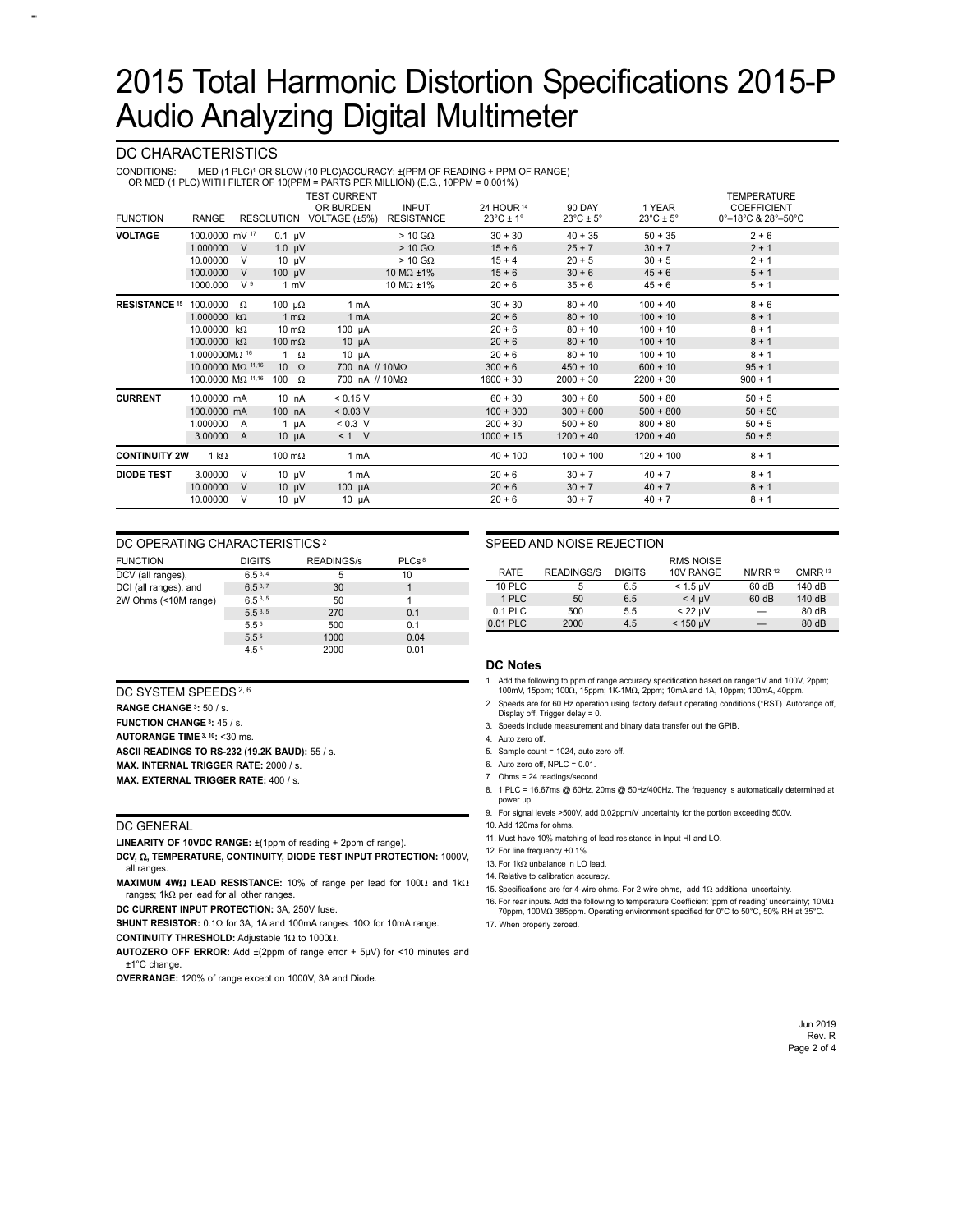## TRUE RMS AC VOLTAGE AND CURRENT CHARACTERISTICS

|                |     |                   | ACCURACY <sup>1</sup> : $\pm$ (% of reading + % of range), 23°C $\pm$ 5 °C |                     |                 |                 |                |               |  |
|----------------|-----|-------------------|----------------------------------------------------------------------------|---------------------|-----------------|-----------------|----------------|---------------|--|
| <b>VOLTAGE</b> |     |                   | <b>CALIBRATION</b>                                                         | $3 Hz -$            | $10$ Hz-        | 20 kHz-         | 50 kHz-        | 100 kHz-      |  |
| <b>RANGE</b>   |     | <b>RESOLUTION</b> | <b>CYCLE</b>                                                               | 10 Hz <sup>10</sup> | 20 kHz          | 50 kHz          | 100 kHz        | 300 kHz       |  |
| 100,0000 mV    |     | $0.1 \mu V$       |                                                                            |                     |                 |                 |                |               |  |
| 1.000000 V     |     | 1.0 $\mu$ V       | 90 Days                                                                    | $0.35 + 0.03$       | $0.05 + 0.03$   | $0.11 + 0.05$   | $0.60 + 0.08$  | $4 + 0.5$     |  |
| 10.00000<br>v  |     | $10 \mu V$        |                                                                            |                     |                 |                 |                |               |  |
| 100.0000<br>v  |     | 100 µV            | 1 Year                                                                     | $0.35 + 0.03$       | $0.06 + 0.03$   | $0.12 + 0.05$   | $0.60 + 0.08$  | $4 + 0.5$     |  |
| 750.000<br>v   |     | 1 mV              |                                                                            |                     |                 |                 |                |               |  |
|                |     |                   | <b>TEMPERATURE</b><br><b>COEFFICIENT/°C 8</b>                              | $0.035 + 0.003$     | $0.005 + 0.003$ | $0.006 + 0.005$ | $0.01 + 0.006$ | $0.03 + 0.01$ |  |
| <b>CURRENT</b> |     |                   | CALIBRATION                                                                | $3 Hz -$            | $10$ Hz-        | 3 kHz-          |                |               |  |
| <b>RANGE</b>   |     | <b>RESOLUTION</b> | <b>CYCLE</b>                                                               | $10$ Hz             | 3 kHz           | 5 kHz           |                |               |  |
| 1.000000       | A   | 1 $\mu$ A         | 90 Day/1 Year                                                              | $0.30 + 0.04$       | $0.10 + 0.04$   | $0.14 + 0.04$   |                |               |  |
| 3.00000        | A s | $10 \mu A$        | 90 Day/1 Year                                                              | $0.35 + 0.06$       | $0.15 + 0.06$   | $0.18 + 0.06$   |                |               |  |
|                |     |                   | TEMPERATURE<br><b>COFFFICIENT/°C8</b>                                      | $0.035 + 0.006$     | $0.015 + 0.006$ | $0.015 + 0.006$ |                |               |  |

| HIGH CREST FACTOR ADDITIONAL ERROR ±(% of reading) <sup>7</sup> |         |         |        |         |  |  |
|-----------------------------------------------------------------|---------|---------|--------|---------|--|--|
| <b>CREST FACTOR:</b>                                            | $1 - 2$ | $2 - 3$ | $-3-4$ | $4 - 5$ |  |  |
| <b>ADDITIONAL ERROR:</b>                                        | 0.05    | 0.15    | 0.30   | 0.40    |  |  |

| AC OPERATING CHARACTERISTICS <sup>2</sup> |                  |                  |             |                |  |  |  |
|-------------------------------------------|------------------|------------------|-------------|----------------|--|--|--|
| <b>FUNCTION</b>                           | <b>RATE</b>      | <b>BANDWIDTH</b> |             |                |  |  |  |
| ACV (all ranges), and                     | 6.5 <sup>3</sup> | 2s/reading       | <b>SLOW</b> | 3 Hz-300 kHz   |  |  |  |
| ACI (all ranges)                          | 6.5 <sup>3</sup> | 1.4              | <b>MED</b>  | 30 Hz-300 kHz  |  |  |  |
|                                           | 6.5 <sup>4</sup> | 4.8              | <b>MED</b>  | 30 Hz-300 kHz  |  |  |  |
|                                           | 6.5 <sup>3</sup> | 2.2              | <b>FAST</b> | 300 Hz-300 kHz |  |  |  |
|                                           | 6.54             | 35               | <b>FAST</b> | 300 Hz-300 kHz |  |  |  |

| ADDITIONAL LOW FREQUENCY ERRORS ±(% of reading) |           |             |              |             |  |  |  |  |
|-------------------------------------------------|-----------|-------------|--------------|-------------|--|--|--|--|
|                                                 |           | <b>SLOW</b> | MED          | <b>FAST</b> |  |  |  |  |
| $20Hz - 30Hz$                                   |           | 0           | 0.3          |             |  |  |  |  |
| $30Hz - 50Hz$                                   |           | $\Omega$    | $\Omega$     |             |  |  |  |  |
| $50Hz - 100Hz$                                  |           |             | U            | 1.0         |  |  |  |  |
| $100Hz - 200Hz$                                 |           |             | <sup>0</sup> | 0.18        |  |  |  |  |
| $200Hz - 300Hz$                                 |           |             | 0            | 0.10        |  |  |  |  |
|                                                 | $>$ 300Hz |             |              | $\Omega$    |  |  |  |  |

AC SYSTEM SPEEDS 2, 5 **FUNCTION/RANGE CHANGE 6:** 4 / s. **AUTORANGE TIME:** <3 s. **ASCII READINGS TO RS-232 (19.2K BAUD) 4:** 50 / s. **MAX. INTERNAL TRIGGER RATE 4:** 300 / s. **MAX. EXTERNAL TRIGGER RATE 4:** 260 / s.

#### AC GENERAL

**INPUT IMPEDANCE:** 1MΩ ±2% paralleled by <100pF. **ACV INPUT PROTECTION:** 1000Vp. **MAXIMUM DCV:** 400V on any ACV range. **ACI INPUT PROTECTION:** 3A, 250V fuse. **BURDEN VOLTAGE:** 1A Range: <0.3V rms. 3A Range: <1V rms. **SHUNT RESISTOR:** 0.1Ω on all ACI ranges. **AC CMRR:** >70dB with 1kΩ in LO lead. **MAXIMUM CREST FACTOR:** 5 at full scale. **VOLT HERTZ PRODUCT:** ≤8 × 107 V·Hz. **OVERRANGE:** 120% of range except on 750V and 3A ranges.

#### **AC Notes**

- 1. Specifications are for SLOW rate and sinewave inputs >5% of range.
- 2. Speeds are for 60 Hz operation using factory default operating conditions (\*RST). Auto zero off, Auto range off, Display off, includes measurement and binary data transfer out the GPIB.
- 
- 3. 0.01% of step settling error. Trigger delay = 400ms.
- 4. Trigger delay = 0.
- 5. DETector:BANDwidth 300, NPLC = 0.01.
- 6. Maximum useful limit with trigger delay = 175ms.
- 7. Applies to non-sine waves >5Hz and <500Hz. (Guaranteed by design for Crest Factors >4.3)

8. Applies to 0°-18°C and 28°-50°C.

- 9. For signal levels >2.2A, add additional 0.4% to "of reading" uncertainty.
- 10. Typical uncertainties. Typical is defined as follows: two sigma, 95% of all instruments are expected to measure < 0.35% of reading; three sigma, 99.7% of all instruments are expected to measure < 1.06% of reading.